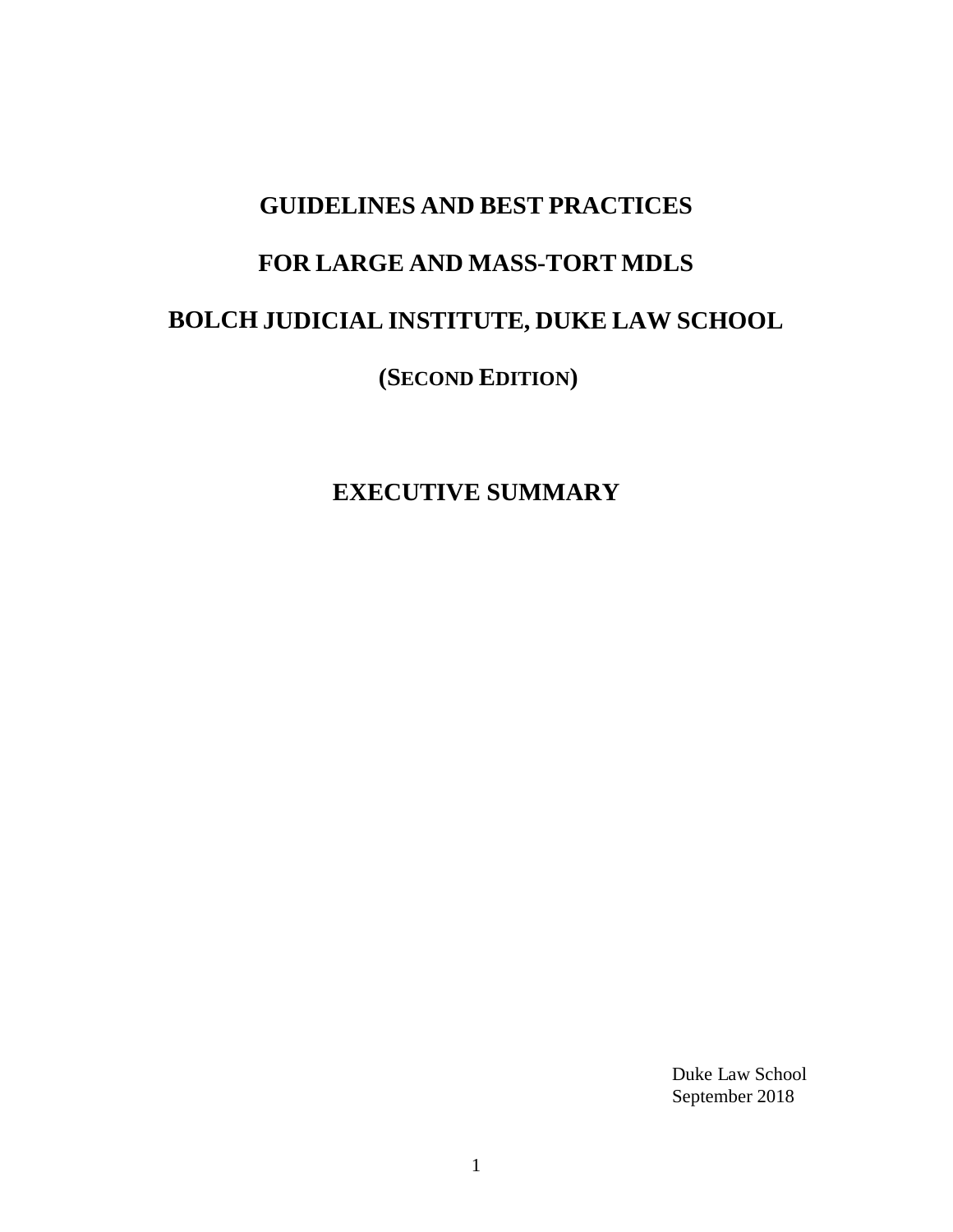#### **MANAGEMENT OF TRANSFERRED CASES**

**MDL GUIDELINE 1:**The transferee court, in consultation with the parties, should articulate clear objectives for the MDL proceeding and a plan for pursuing them. The objectives of an MDL proceeding should usually include: (1) the elimination of duplicative discovery; (2) avoiding conflicting rulings and schedules among courts; (3) reducing litigation costs; (4) saving the time and effort of the parties, attorneys, witnesses, and courts; (5) streamlining key issues; and (6) moving cases toward resolution (by trial, motion practice, or settlement).

BEST PRACTICE 1A: Within 30 days after designation by the JPML, the MDL transferee judge should issue an order scheduling an initial conference.

BEST PRACTICE 1B: The transferee judge should formulate a management plan that advances the purposes of the MDL statute.

BEST PRACTICE 1B(i): The transferee judge should schedule regular status conferences.

BEST PRACTICE 1B(ii): The court should consider the use of magistrate judges or special masters.

BEST PRACTICE 1B(iii): The transferee judge should give priority to deciding issues broadly applicable to multiple claimants in the MDL.

BEST PRACTICE 1C: At an early juncture, the parties and the transferee judge should collaboratively develop a discovery plan.

BEST PRACTICE  $1C(i)$ : The discovery plan should synchronize the production of information with other phases of the litigation and otherwise facilitate the efficient flow of information.

BEST PRACTICE 1C(ii): At an early stage, the transferee judge should consider adopting privilege and confidentiality protocols, including issuing a Fed. R. Evid. 502(d) order.

BEST PRACTICE 1C(iii): The transferee judge should adopt deposition guidelines.

BEST PRACTICE 1C(iv): At an early juncture, individual claimants should be required to produce information about their claims.

BEST PRACTICE  $1C(v)$ : In large mass-tort MDLs, a court should, on the parties' request, consider issuing a case management order approving plaintiff and defendant fact sheets, which can provide information useful for case management, relevant to selecting bellwether trials, and valuable for conducting settlement negotiations. Fact sheets also help to uncover cases that should not have been centralized in the first instance.

BEST PRACTICE  $1C(vi)$ : When plaintiff fact sheets are used, defendant fact sheets may also serve an important purpose.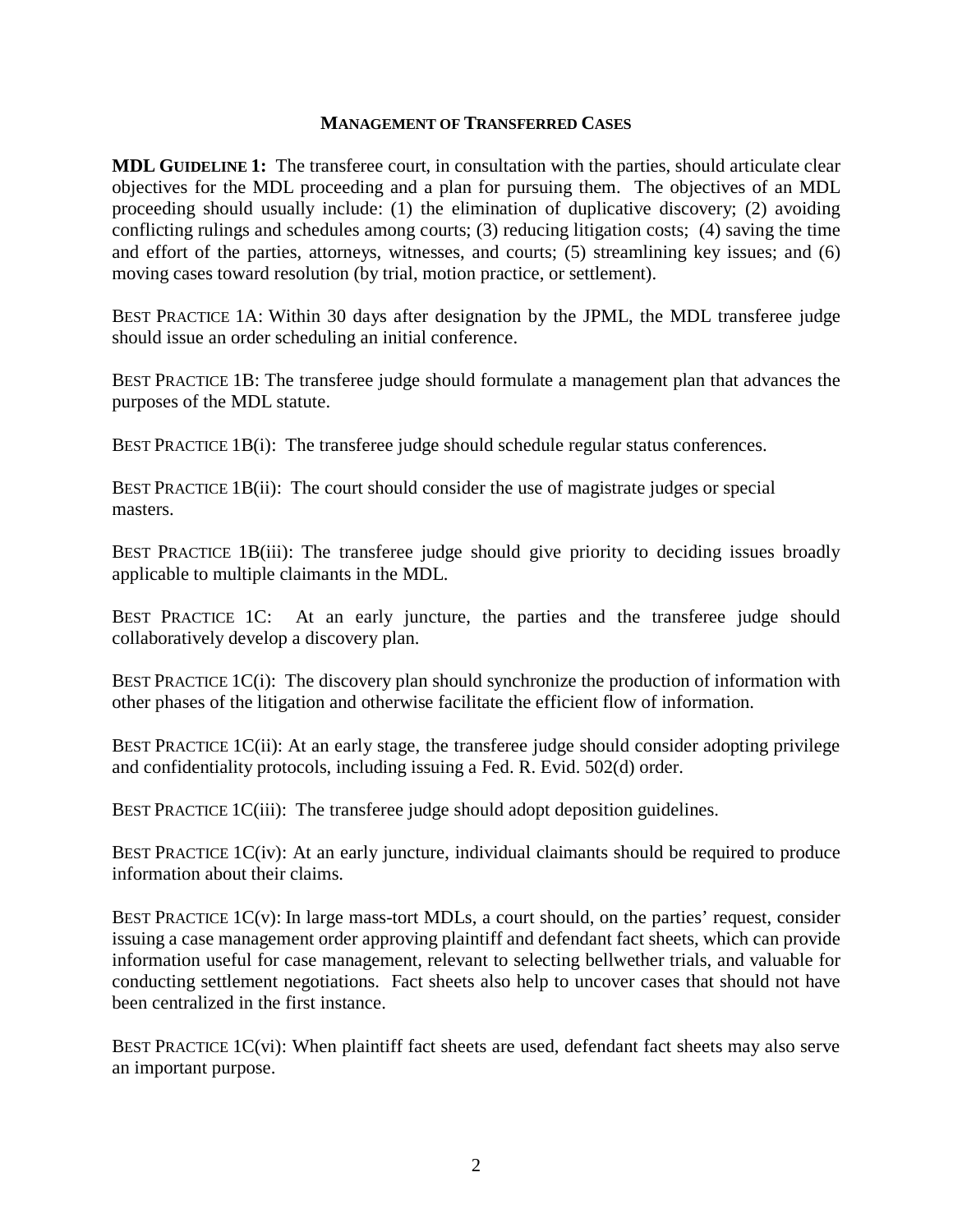BEST PRACTICE 1C(vii): In large mass-tort MDLs, particularly those involving competing brands or versions of a similar pharmaceutical drug, the court should consider issuing a case management order requiring a product identification disclosure sheet that quickly identifies cases that should not have been centralized in the first instance.

BEST PRACTICE 1C(viii): Standardized interrogatories may serve as an alternative to fact sheets.

BEST PRACTICE 1C(ix): The court should enforce reasonable deadlines for submitting fact sheets, excusing late submissions only on an appropriate showing.

BEST PRACTICE  $1C(x)$ : The transferee judge should consider, in addition to deadlines for the completion of fact sheets, a case management order detailing the process for handling late or incomplete fact sheets.

BEST PRACTICE  $1C(x)$ : Once it is demonstrated that individual fact sheets have been filed with material, inaccurate information, the court should consider requiring that answers be supported with some minimal amount of additional evidence supporting the claim or defense at issue.

BEST PRACTICE 1D: Class actions may require a different approach to discovery because of the need to resolve class-certification issues as early as practicable.

BEST PRACTICE 1D(i): Typically, the transferee judge will assess the propriety of class certification in all cases pending in the MDL proceeding and oversee all discovery necessary to carry out that purpose, although alternatives should be considered.

BEST PRACTICE 1E: The transferee judge should confer with the parties to determine whether holding bellwether trials would advance the litigation.

BEST PRACTICE 1E(i): The transferee court should adopt a strategy for facilitating the availability of the broadest possible pool of candidates from which to select bellwether cases.

BEST PRACTICE 1E(ii): One strategy for facilitating the broadest pool of candidates from which to select bellwether cases is to consider remanding select cases back to the transferor districts for trial.

BEST PRACTICE 1E(iii): The transferee judge and the parties should establish a process that requires collaborative selection of bellwether trial cases.

BEST PRACTICE  $1E(iv)$ : The transferee judge should adopt rules that will minimize the risk that parties will attempt to "game" the bellwether trial-selection process to result in test trials of cases that are not representative of the entire case pool.

BEST PRACTICE 1E(v): The transferee judge should consider using bellwether alternatives, including mini-trials and mediation.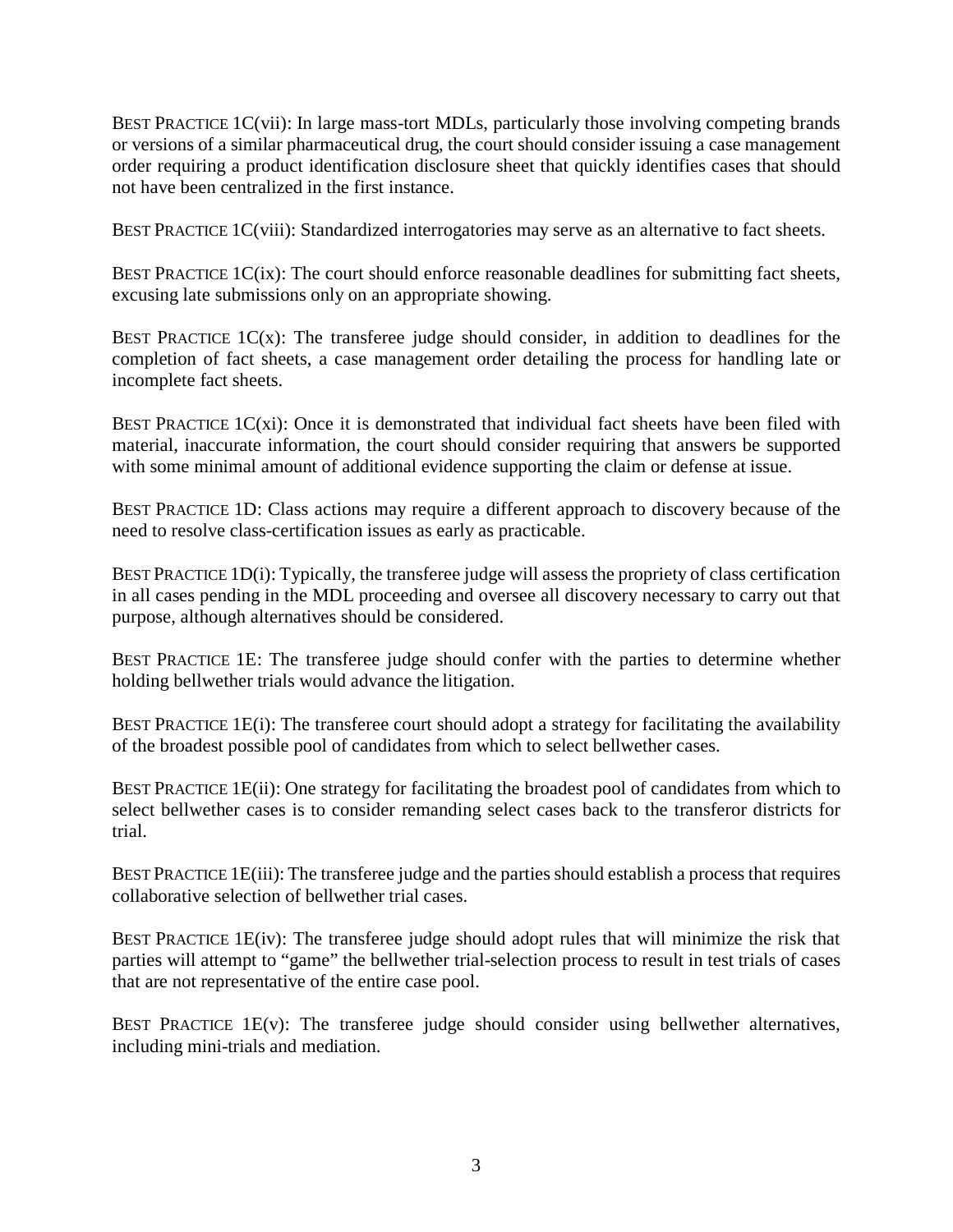#### **SELECTION AND APPOINTMENT OF LEADERSHIP**

**GUIDELINE 2**: In an MDL action with many parties with separate counsel, the transferee judge should establish a leadership structure for the plaintiffs, and sometimes for the defendants, to promote the effective management of the litigation.

BEST PRACTICE 2A: The transferee judge should assess the needs of the litigation in establishing an appropriate leadership structure.

BEST PRACTICE 2B: In determining the appropriate leadership structure, the type of cases included in the MDL is often the most important consideration.

BEST PRACTICE 2C: The transferee judge typically should appoint lead counsel and liaison counsel for the plaintiffs, and often a supporting committee when the litigation is especially large or complex or composed of divergent interests.

BEST PRACTICE 2C(i): In cases involving numerous defendants it may be necessary to appoint a leadership team for the defense as well.

BEST PRACTICE 2C(ii): The transferee judge should designate lead counsel who will act for all parties whom they are appointed to represent and are responsible for the overall management of the litigation. The judge should specify at the outset responsibilities assigned to lead counsel, as well as the structure of the entire leadership team and their respective duties.

BEST PRACTICE 2C(iii): Although every case is different, the transferee judge should not appoint more than three attorneys to serve as lead counsel in any matter, in light of the potential for inefficiencies and ineffective decision making.

BEST PRACTICE 2C(iv): The transferee judge should consider the appointment of liaison counsel to serve an administrative role. If the court appoints a liaison, it should specifically define the roles and duties of the liaison at the outset — including responsibility for communications between the court and other counsel, maintaining records of all orders, filings and discovery, and ensuring that all counsel are apprised of developments in the litigation. An important aspect of the liaison's role is coordinating with and supporting the clerk of court.

BEST PRACTICE 2D: The transferee judge should consider establishing a steering committee, executive committee, or management committee, if the litigation involves numerous complex issues, if there is a substantial amount of work to be done, or if the plaintiffs have different interests that require separate representation.

**GUIDELINE 3**: The transferee judge should select lead counsel, liaison counsel, and committee members as soon as practicable after the JPML transfers the litigation.

BEST PRACTICE 3A: Holding the initial conference at the earliest practicable time after the order transferring cases is issued allows the transferee court to promptly set in motion the procedure for appointment of counsel.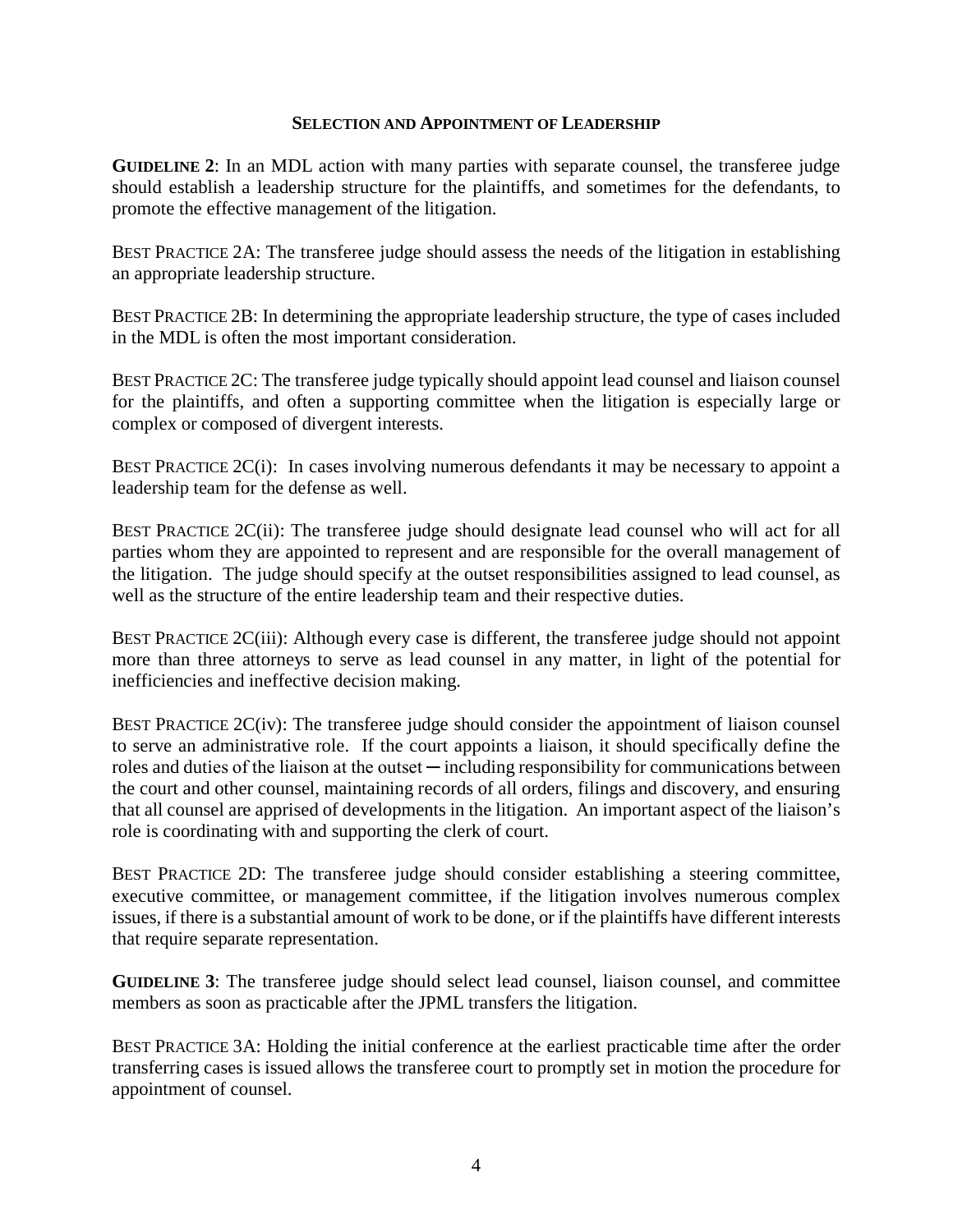BEST PRACTICE 3A(i): The initial case-management order should inform counsel that the leadership structure will be discussed at the initial case-management conference and direct them to be prepared to identify case-specific issues that may inform the appropriate structure. Counsel who intend to seek a leadership position should be required to attend.

BEST PRACTICE 3A(ii): The transferee judge should take steps to ensure a smooth process for administration of the MDL by confirming that the clerk of court is prepared for and capable of handling the possible (indeed likely) influx of filings that follow transfer of the cases by the JPML, and issuing initial orders that address the filing procedures for counsel to follow before the leadership team is appointed.

BEST PRACTICE 3A(iii): At this stage, the transferee judge should consider appointing an interim liaison counsel or encourage counsel to select a proposed liaison counsel prior to the conference, although the formal appointment will be subject to court approval.

BEST PRACTICE 3B: Following the conference, the transferee judge should issue an order describing the leadership structure, the procedures for counsel to follow if they intend to seek appointment to any of the roles identified in the order, and the criteria that the transferee judge intends to use in selecting counsel to fill the roles.

BEST PRACTICE 3B(i): The transferee judge should set a schedule that will ensure that leadership is in place within three to four months after the creation of the MDL, or even sooner, to avoid unnecessary delay in proceeding with litigation of the case.

BEST PRACTICE 3C: The judge's primary responsibility in the selection process is to ensure that the lawyers appointed to leadership positions are capable and experienced and that they will responsibly and fairly represent all plaintiffs, keeping in mind the benefits of diversity of experience, skills, and backgrounds.

BEST PRACTICE  $3C(i)$ : The transferee judge should develop a straightforward and efficient process for counsel to apply for appointment. The process should reflect the need to avoid unnecessary divisiveness, while encouraging professionalism and honesty. The description of the application and selection process should be filed in the public docket in a manner that provides timely notice to all who may be interested in applying.

BEST PRACTICE 3C(ii): Counsel should submit written applications that describe their qualifications to serve in the positions they seek to fill.

BEST PRACTICE 3C(iii): The transferee judge should direct counsel to identify cases in which they have served in a similar leadership capacity, describe their experience in managing complex litigation and their knowledge of the subject matter, and provide information about the resources they have available to contribute to the litigation.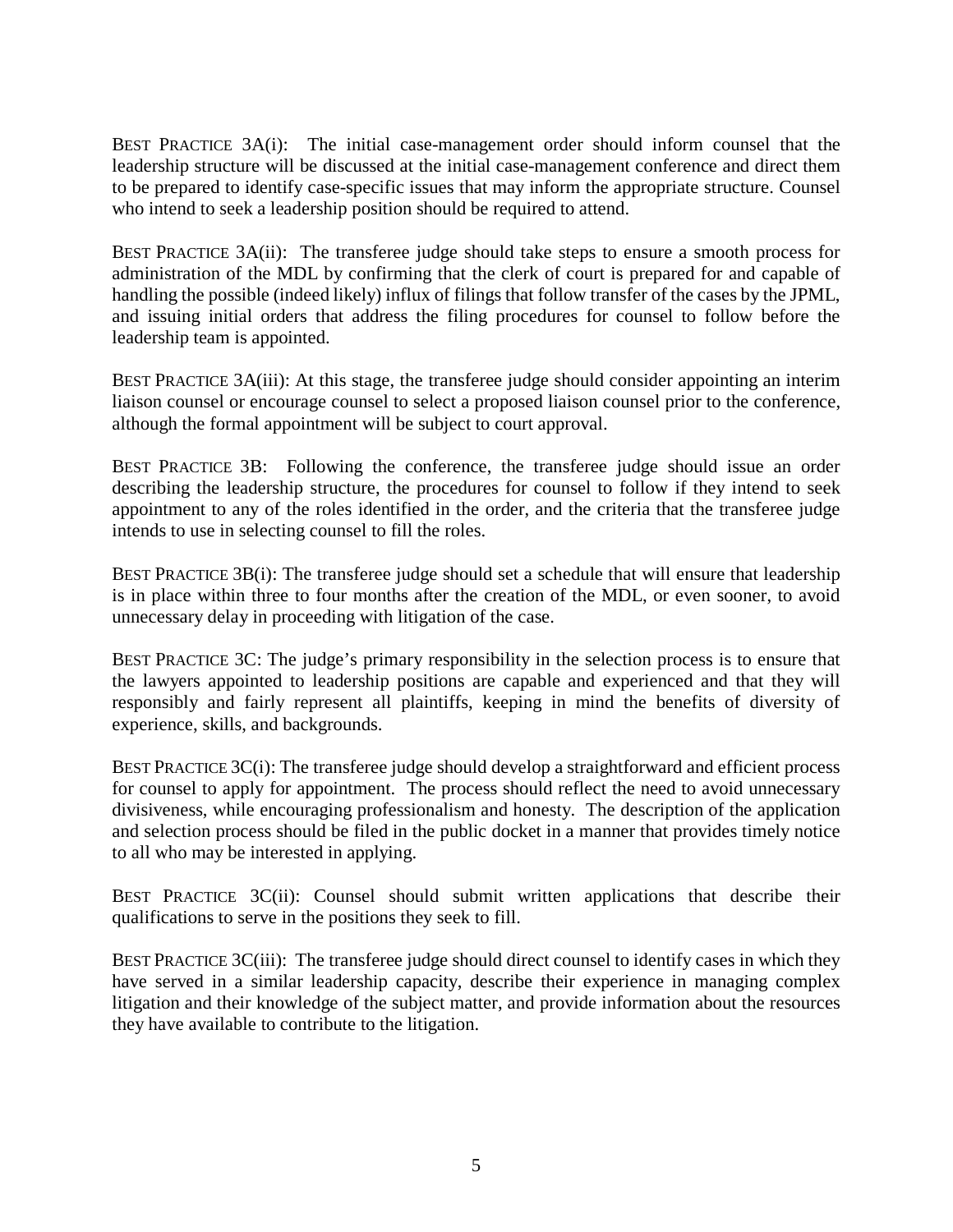BEST PRACTICE 3C(iv): In appropriate cases, the transferee judge should conduct interviews of counsel (on the record during an in-court hearing) that have submitted applications for leadership positions, in order to assess the applicants' demeanor and skills.

BEST PRACTICE  $3C(v)$ : The transferee judge should ensure that the selection process is as transparent as possible by providing a general statement of the goals and considerations that guided the selection.

BEST PRACTICE  $3C(v)$ : Even if counsel are able to agree upon a leadership structure themselves, the transferee judge should establish a procedure for the selected lawyers to submit written applications to ensure that they are qualified to lead the litigation.

**GUIDELINE 4:** As a general rule, the transferee judge should ensure that the lawyers appointed to the leadership team are effective managers in addition to being conscientious advocates.

BEST PRACTICE 4A: In the order appointing counsel, the transferee judge should clearly define the role and responsibilities of each appointed individual within the leadership structure.

BEST PRACTICE 4B: The transferee judge should appoint lead counsel who have excellent management skills.

BEST PRACTICE 4C: The transferee judge should appoint committee members who have some demonstrated leadership ability because they too must communicate and establish effective working relationships with numerous other lawyers.

BEST PRACTICE 4C(i): It is essential that the transferee judge appoint a leadership team that is composed of lawyers with a demonstrated track record of successfully working with others, building consensus, and amicably managing disagreements. The transferee judge should be mindful of the importance of harmony among the leadership team, and between the leadership team and both the court and opposing counsel.

BEST PRACTICE 4C(ii): The transferee judge should appoint lead counsel who are sufficiently experienced and respected to manage multidistrict litigation.

BEST PRACTICE 4C(iii): The transferee judge may take into account whether counsel applying for leadership roles have worked together in other cases, their ability to collaborate in the past, divide work, avoid duplication, and manage costs.

BEST PRACTICE 4D: The transferee judge should appoint counsel who have the commitment and resources to effectively serve in the leadership role for which they are selected. The judge should confirm that the leadership team as a whole will be able to effectively handle the demands of the litigation.

BEST PRACTICE 4D(i): The transferee judge should recognize the practical reality that the leadership team may need to finance the litigation but should not allow it to overshadow the need to appoint a functional and diverse team.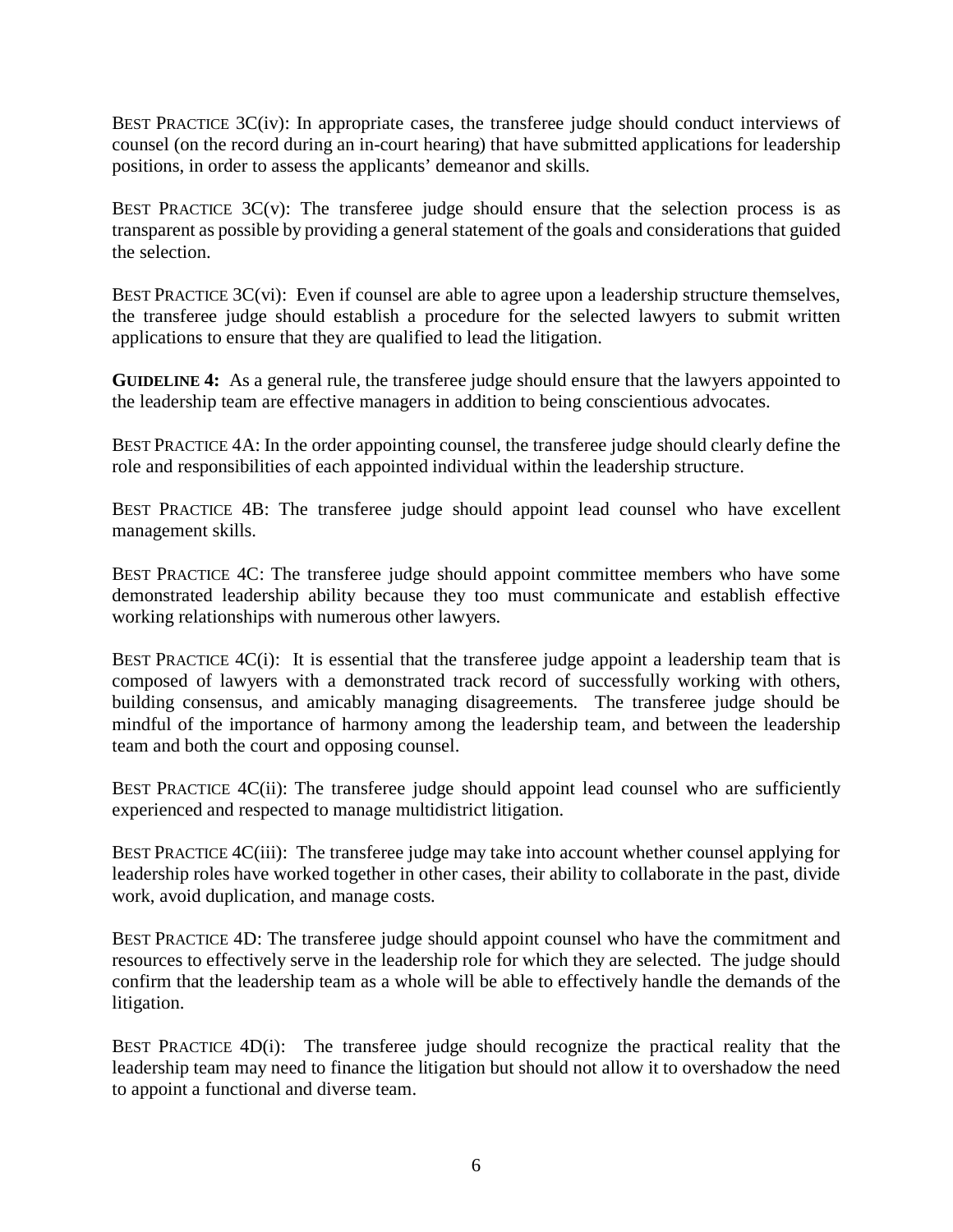BEST PRACTICE 4D(ii): In making its selection decision, the transferee judge should consider the other demands on the applicants' time, including the number of other MDLs in which they are serving in leadership positions.

BEST PRACTICE 4D(iii): The transferee judge should consider the number, type, and nature of the applicant's cases in mass tort and common disaster litigation.

BEST PRACTICE  $4D(iv)$ : The transferee judge should inquire as to whether an applicant has a significant number of cases pending in related state litigation and the applicant's views about the effective coordination of those cases with the MDL proceedings.

BEST PRACTICE 4E: The transferee judge should take into account whether the leadership team adequately reflects the diversity of legal talent available and the requirements of the case.

BEST PRACTICE 4F: Attorneys seeking to serve in leadership positions may have entered into financial arrangements that could raise conflicts of interest. The transferee judge should guard against the possible negative implications of these types of agreements among counsel.

BEST PRACTICE 4G: The transferee judge should create a process at the outset of the case for the contemporaneous submission and review of all counsels' time and expenses.

BEST PRACTICE 4H: In large and mass-tort MDLs, the transferee judge should encourage the leadership team to provide work for the common benefit of the cases to other attorneys who are qualified and available to perform the work, unless doing so would create inefficiency in the prosecution of the claims. The transferee judge should inform the leadership team at the outset if it does not want them to assign work to other counsel.

*Best Practice* 4H(i): The transferee judge should inform the leadership team that the roles and primary responsibilities of lead counsel, liaison counsel, and committee members should not be delegated to other attorneys without prior permission of the court.

BEST PRACTICE 4I: The transferee judge should direct the leadership team to implement a process for communicating key events, deadlines, and other important information to all plaintiffs' counsel.

BEST PRACTICE 4J: The transferee judge should create a process for receiving regular input from the leadership team and ensuring that the litigation is progressing in an effective and efficient manner.

BEST PRACTICE 4K: The transferee judge should not hesitate to reconstitute the leadership team if it becomes necessary.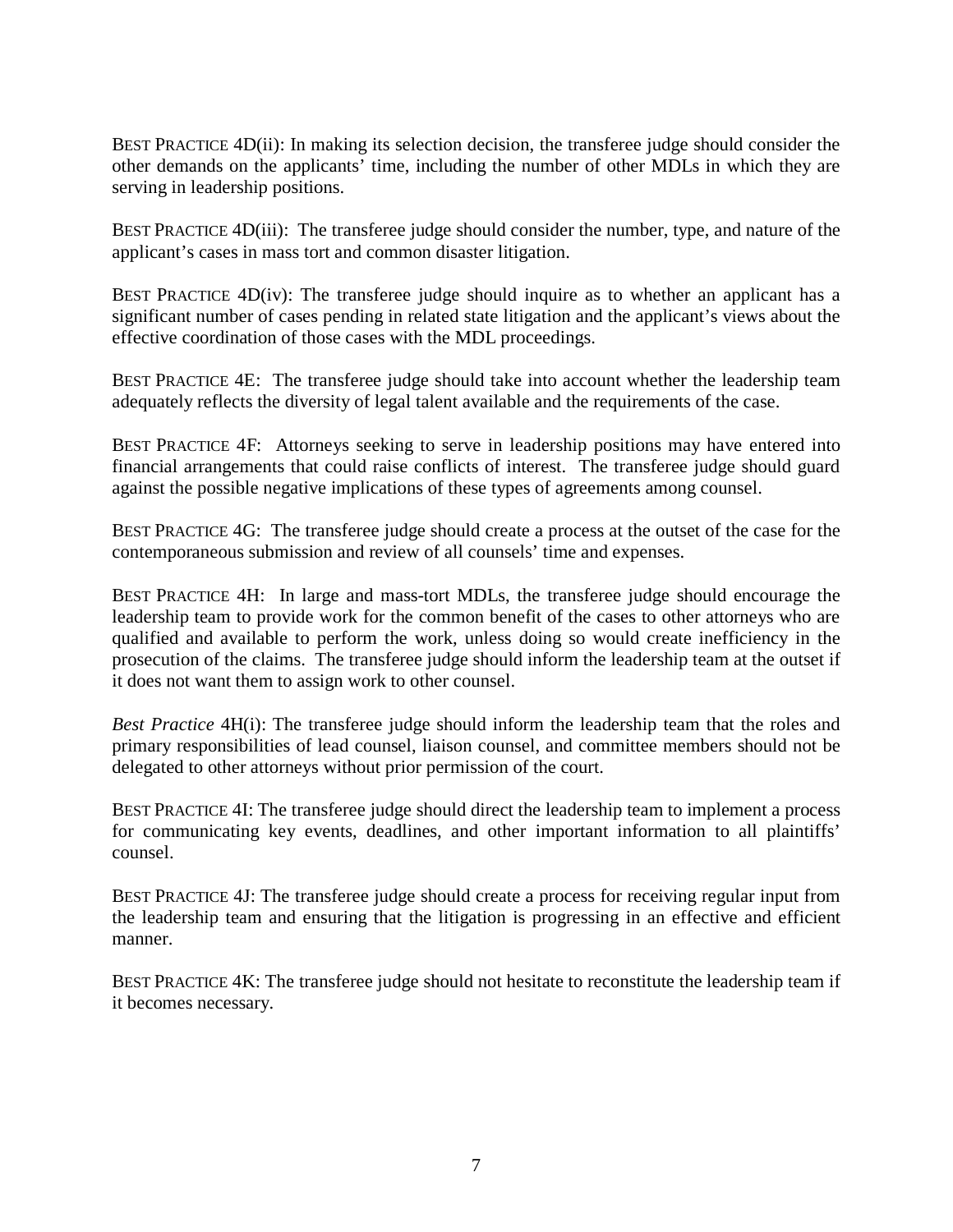## **LEAD COUNSEL DUTIES**

**GUIDELINE 5:** Plaintiffs' lead counsel in an MDL does not have a fiduciary relationship with all plaintiffs in the case, notwithstanding a perception sometimes expressed to the contrary.

**GUIDELINE 6:** Lead counsel owes an obligation to the court to comply with all directions set out in the court's appointment order and must resolve any conflicts with obligations owed to counsel's retained clients that might otherwise interfere with lead counsel's ability to carry out the court's directions.

BEST PRACTICE 6A: The court should delineate in its appointment order the responsibilities of lead counsel in sufficient detail for counsel to advise individually-retained clients of the duty owed to the court, which is superior to any duty owed to the individually-retained client.

BEST PRACTICE 6B: Lead counsel has a duty to perform functions affecting all plaintiffs in an MDL in a fair, honest, competent, reasonable, and responsible way.

**GUIDELINE 7:** Lead counsel should not disclose information provided under a condition of confidentiality, including settlement discussions subject to confidentiality conditions, to plaintiffs or their retained counsel.

**GUIDELINE 8:** Absent a compelling reason, lead counsel should not disclose confidential information, including confidential settlement discussions, to their own individually-retained clients.

**GUIDELINE 9:** Lead counsel must disclose to individually-retained clients their role as lead counsel.

BEST PRACTICE 9A: As soon as possible after appointment, lead counsel should advise individually-retained clients how the appointment may implicate the clients' interests, including participation in decision-making dealing with selection of bellwether trials, allocation of commonbenefit funds, litigation management strategy, and settlement negotiations.

BEST PRACTICE 9B: When considering an inventory or global settlement, lead counsel should fully inform individually-retained clients of the implications of the lead counsel appointment.

BEST PRACTICE 9D: Should the court ever have a concern that a settlement negotiated on behalf of lead counsel's individually-retained clients might violate the terms of the court's order appointing lead counsel, the court should order lead counsel to disclose the settlement terms in camera to a Special Master appointed for this purpose or, if desired, to the court itself.

BEST PRACTICE 9E: Lead counsel should maximize the common and collective interests of all plaintiffs in negotiating a global settlement consistent with appointment.

BEST PRACTICE 9F: Consistent with existing attorney-client relationships, the court should consider entering an order authorizing confidential settlement negotiations.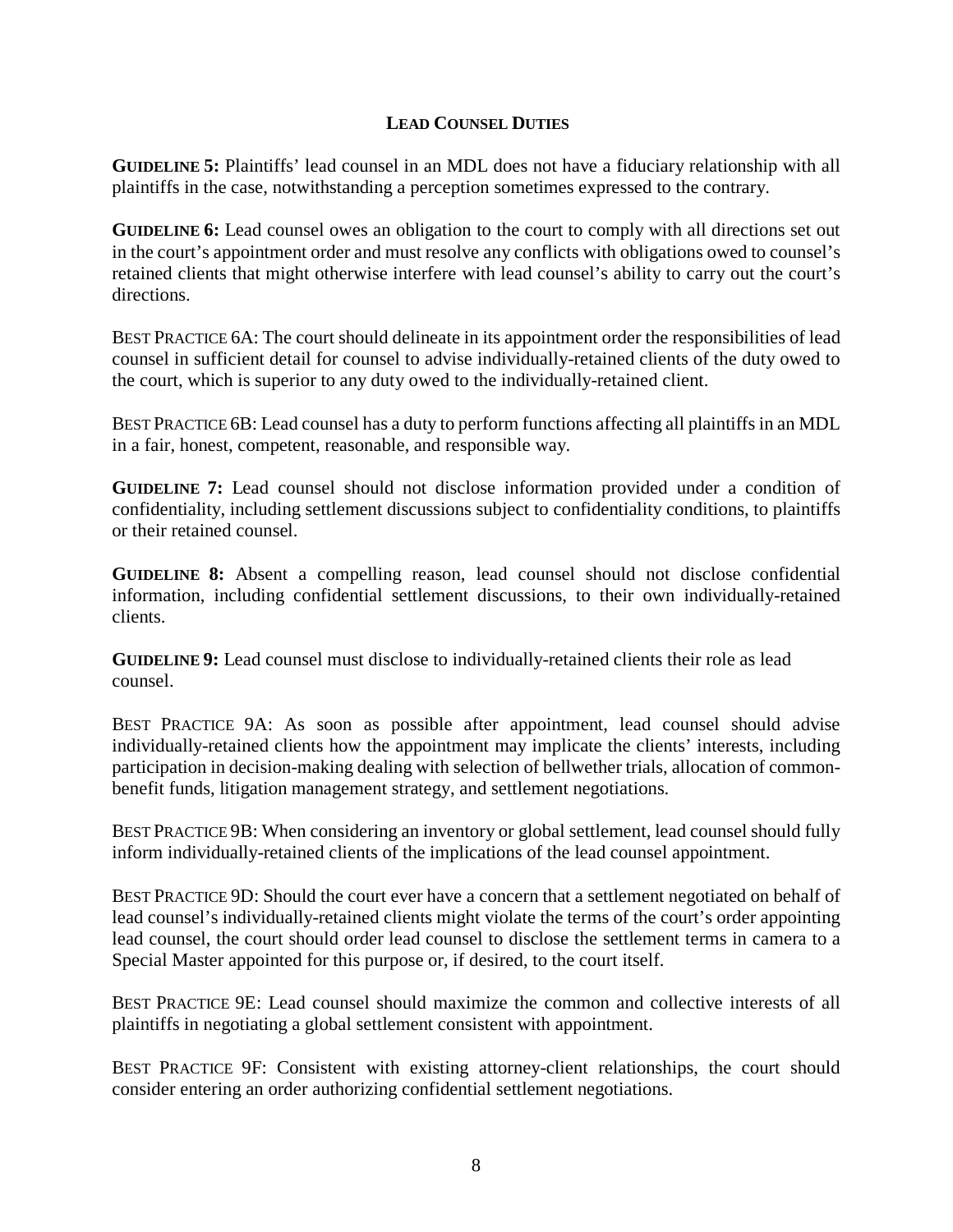## **ROLE OF NON-LEADERSHIP COUNSEL**

**GUIDELINE 10:** Lead counsel should establish processes that build consensus among nonleadership counsel as to key decisions that lead to settlement.

BEST PRACTICE 10A: Lead counsel should provide equal opportunity to all willing and able counsel to participate in discovery and other MDL tasks.

BEST PRACTICE 10B: Where the court is advised of issues that create potential conflicts among counsel, it should institute measures that permit non-leadership counsel to provide input.

**GUIDELINE 11:** The court and lead counsel should develop practices to identify potential conflicts and disagreements early on between non-leadership counsel and lead counsel.

BEST PRACTICE 11A: The court should issue a case-management order delineating the roles and obligations of lead counsel, any liaison counsel, and plaintiffs' counsel in individual cases.

BEST PRACTICE 11B: A transferee judge should be alert throughout the MDL proceedings for potential and emerging disagreements and conflicts between lead and non-lead counsel.

BEST PRACTICE 11C: The court should consider a reappointment process for lead counsel as a means of discovering serious conflicts, if any, between lead and non-leadership counsel.

BEST PRACTICE 11D: As part of the reappointment process, the court should require lead counsel to report on their exercise of MDL obligations, including communication with non-leadership lawyers.

### **ESTABLISHMENT AND USE OF COMMON FUNDS**

**GUIDELINE 12**: The transferee judge should consider setting aside a portion of the anticipated monetary proceeds from a settlement to establish a common benefit fund (CBF) for the purpose of paying reasonable attorneys' fees, costs, and expenses from that fund.

BEST PRACTICE 12A: As early as practicable in the litigation, the transferee judge should consider planning and establishing any common benefit funds to be employed in the course of the litigation or in the event of settlement. In doing so, the court should communicate its expectations and provide guidance to the parties with regard to the purpose and operation of these funds and invite the participation of counsel.

BEST PRACTICE 12B: At the outset of the case, the transferee judge should issue a "common benefit fund order" or "assessment order." The order should establish parameters for how the common benefit fund will be funded, define the compensable functions of counsel, determine the method of compensation, specify what records must be kept, and create guidelines for allowable fees and expenses.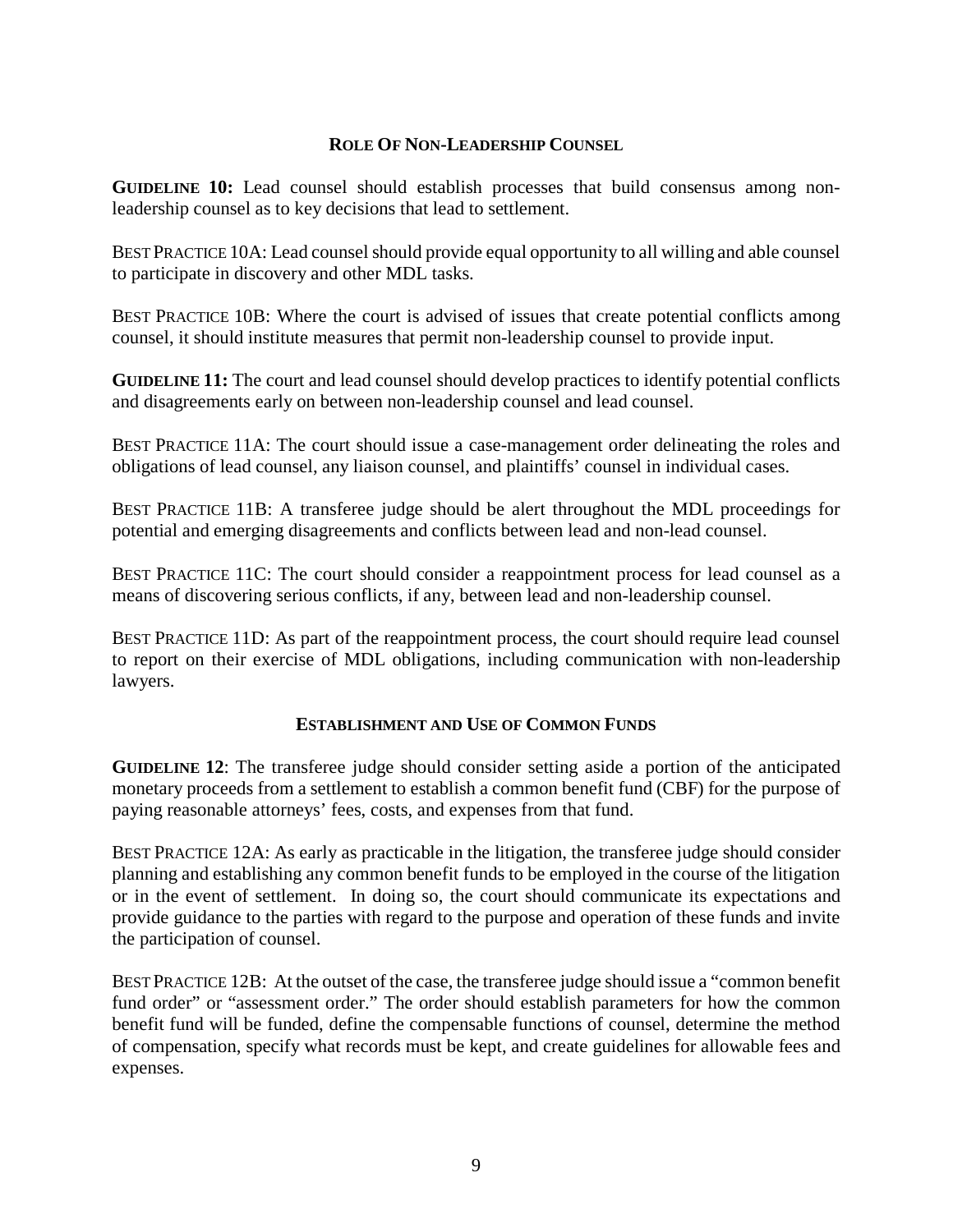BEST PRACTICE 12C: The transferee judge should consider what actions should be taken to address common benefit work that benefits parties in parallel state litigation.

BEST PRACTICE 12C(i): Early in the case and to the extent practicable, the transferee judge should establish a transparent procedure for the later allocation of common benefit funds to reduce the potential for disputes among counsel and to encourage counsel to cooperate and avoid duplication of effort.

BEST PRACTICE 12C(ii): The transferee judge should inform counsel early in the litigation that if they wish to be paid attorney's fees from the common benefit fund they must keep detailed and contemporaneous records of their work and periodically submit reports to the court or a designee, such as a special master or accountant.

BEST PRACTICE 12D: When individual cases in the MDL begin to settle, or when a global settlement or other final resolution is reached, the transferee judge should determine an appropriate assessment to be made from the gross recovery in each case. The transferee judge should order the defendant to withhold the specified percentage of the recovery from settlement proceeds and deposit that amount into the CBF under the court's direction.

BEST PRACTICE 12D(i): If a settlement is subject to a common benefit assessment, the assessment should parallel the regular fees and costs allocation.

BEST PRACTICE 12E: The transferee judge should request all interested parties to make submissions concerning the procedures the judge should use to award interim or final attorney's fees.

BEST PRACTICE 12F: When determining the CBF amount, the court should decide what method for calculating the amount is most appropriate for the particular settlement.

BEST PRACTICE 12F(i): Although the percentage method is appropriate in many cases, the transferee judge should consider using a blended method to ensure that the fee award is reasonable.

BEST PRACTICE 12G: In determining the amount of fees to be paid to individual attorneys from the CBF, the transferee judge will need to determine the customary hourly rate. In large and masstort MDLs, the judge may find it appropriate to use a national rate for certain purposes.

BEST PRACTICE 12G(i): The transferee court may also award fees at current rates, rather than historical rates, if the litigation has spanned many years, although the practice is disfavored in limited-fund cases.

BEST PRACTICE 12G(ii): The transferee court should appoint a common-fund fee committee, comprised of members of the plaintiffs' leadership team, or designate a special master or magistrate judge, to make fair and impartial allocation recommendations to the court, although the court retains ultimate control over the allocation and distribution of funds.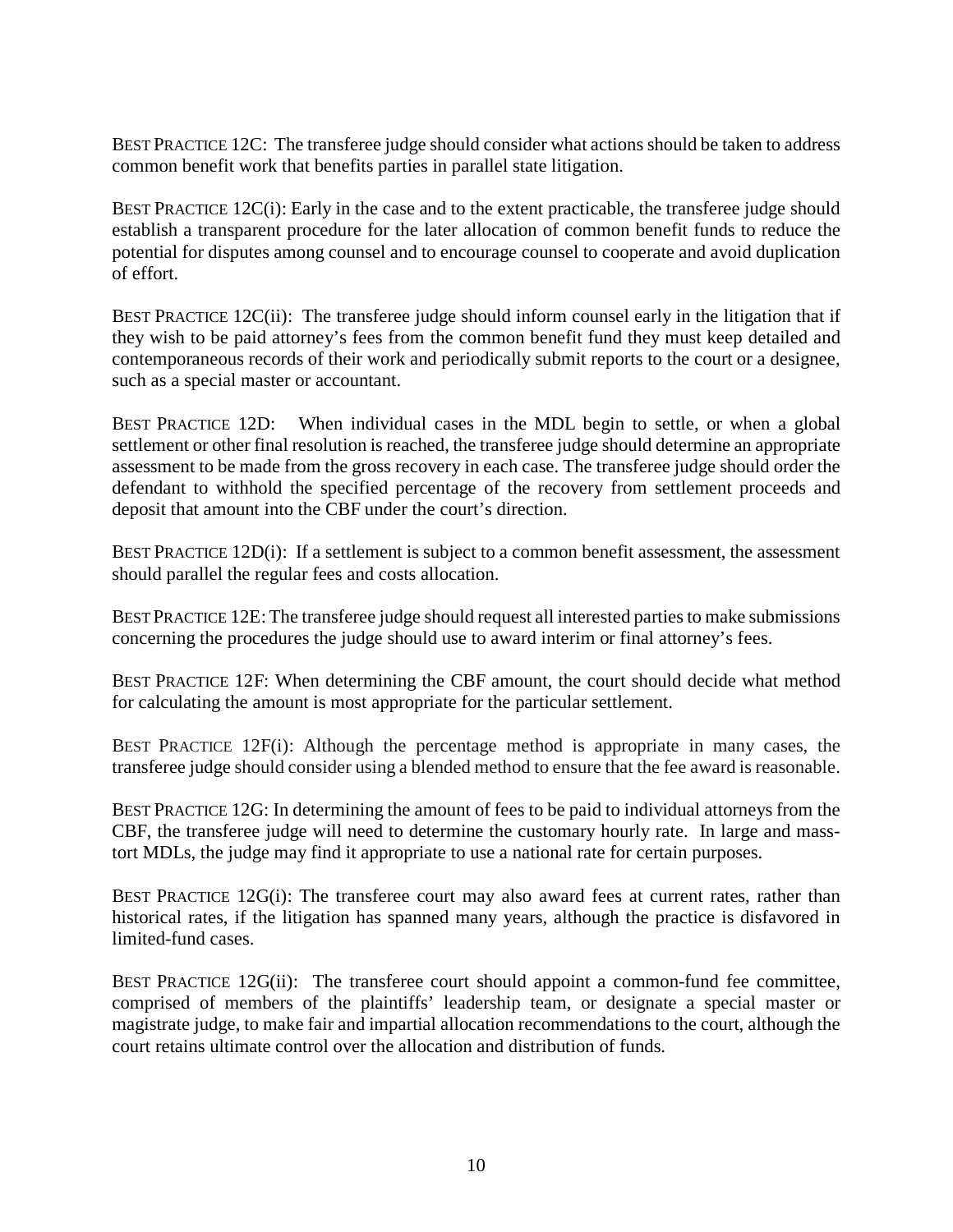BEST PRACTICE 12H: Courts should explain their reasoning for the allocation to further the goal of transparency, to provide feedback to interested parties, and to ensure that any reviewing court has a sufficient record.

BEST PRACTICE 12H(i): In imposing fee assessments, the transferee judge should promote fairness among counsel, compensate counsel who made the recovery possible, and suppress perverse incentives among non-performing counsel. This may include imposing fees on attorneys representing individual clients who opt out, yet use MDL discovery materials or otherwise enjoy the fruits of common benefit counsels' efforts. It may also include extending the fee structure to non-MDL participants, if the defendant agrees to a global settlement.

## **FEDERAL/STATE COORDINATION**

**GUIDELINE 13**: Effective coordination between the federal and state courts in an MDL action promotes cooperation in scheduling hearings, conducting and completing discovery, facilitates efficient distribution of and access to discovery work product, avoids inconsistent federal and state rulings on discovery and privilege issues, if possible, and fosters communication and cooperation among litigants and courts that may facilitate just and inexpensive determination.

BEST PRACTICE 13A: The transferee judge should set a cooperative tone early in the litigation by engaging in outreach and communications with state court judges, by specifying the time and manner in which counsel are to report on the existence, status, and progress of related actions in other jurisdictions, and by encouraging and facilitating ongoing coordination.

BEST PRACTICE 13B: In issuing the initial scheduling order, the newly appointed transferee judge should consider including provisions tailored to facilitate effective federal-state coordination.

BEST PRACTICE 13B(i): The transferee judge should direct liaison counsel for plaintiffs and defendants to provide a report on the existence and status of related state court litigation, either in writing in advance of the initial conference or orally at the conference itself to inform this discussion. Counsel should be requested to provide contact information for the state court judges before whom related proceedings are pending.

BEST PRACTICE 13B(ii): Similar reports by liaison counsel should be made a feature of every subsequent status conference, so that the transferee judge is apprised, on an ongoing and current basis, of hearing schedules, discovery activities, trial dates, and other important events and rulings in the state courts. These recommendations can be scaled based upon the needs of the particular litigation.

BEST PRACTICE 13B(iii): Counsel should be advised at the initial conference that such communications between the MDL judge and state court judges will take place. While counsel should be given the opportunity to object, there will rarely be a well-founded objection to such communications, which have become a familiar feature of multi-jurisdictional proceedings.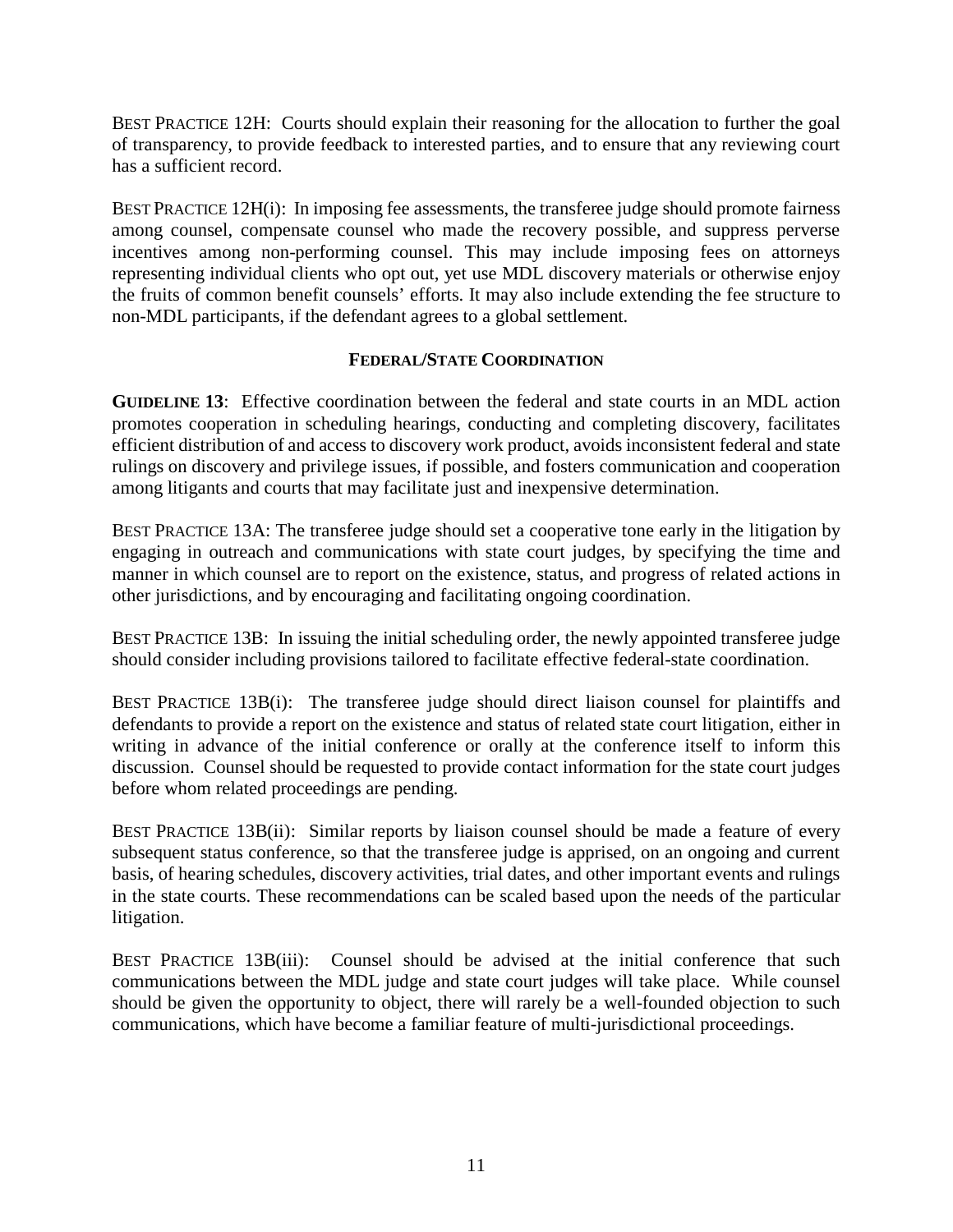BEST PRACTICE 13C: In an MDL action with parallel court actions, state and federal judges should communicate informally as needed to correct perceived duplication and should explore whether formal measures may, or may not, be efficient or justified.

BEST PRACTICE 13D: If multiple jurisdictions are involved, the transferee judge should consider procedures or mechanisms to facilitate state/federal court coordination, to provide periodic reports to each of the courts, to assist in coordinating discovery and hearing schedules, and to schedule joint federal-state court status conferences and hearings.

BEST PRACTICE 13E: The MDL judge should direct designated counsel (typically, lead or liaison counsel for each side) to provide information on the status of related state court actions in the written status conference report submitted several days before each regularly scheduled status conference.

BEST PRACTICE 13F: The transferee judge should provide accessible, up-to-date information on the status and progress of the MDL proceedings, including the status and progress of coordination with the state courts, and specific pages for each MDL on the district court's website. The MDLspecific site should provide a calendar, access to important orders, hearing transcripts, and a list of key events.

BEST PRACTICE 13G: In MDL and state court proceedings, the judges should consider holding joint pretrial hearings, including joint status conferences in a variety of jurisdictions, co-presiding over each conference with the state court judge in that jurisdiction.

BEST PRACTICE 13H: The transferee judge can also promote coordination through its supervision of the litigation process; for example, the court may encourage the parties to establish a common discovery-product depository (now most frequently a password-protected online collection rather than a physical depository) to avoid duplicative efforts.

BEST PRACTICE 13I: If no party requests the court to issue a Rule 502(d) order, the transferee judge should consider raising the matter on its own.

BEST PRACTICE 13J: When feasible without causing discovery delays, the transferee judge should coordinate with state court colleagues to set uniform schedules in related federal and state proceedings for document production, production of privilege logs, and resolution of privilege disputes and other objections.

BEST PRACTICE 13K: Discovery decisions should be made available to all courts.

BEST PRACTICE 13L: In an MDL involving multiple jurisdictions, the transferee judge should consider the *joint* appointment of a special master among multiple courts to review disputed documents *in camera* and issue a report and recommendation to all courts.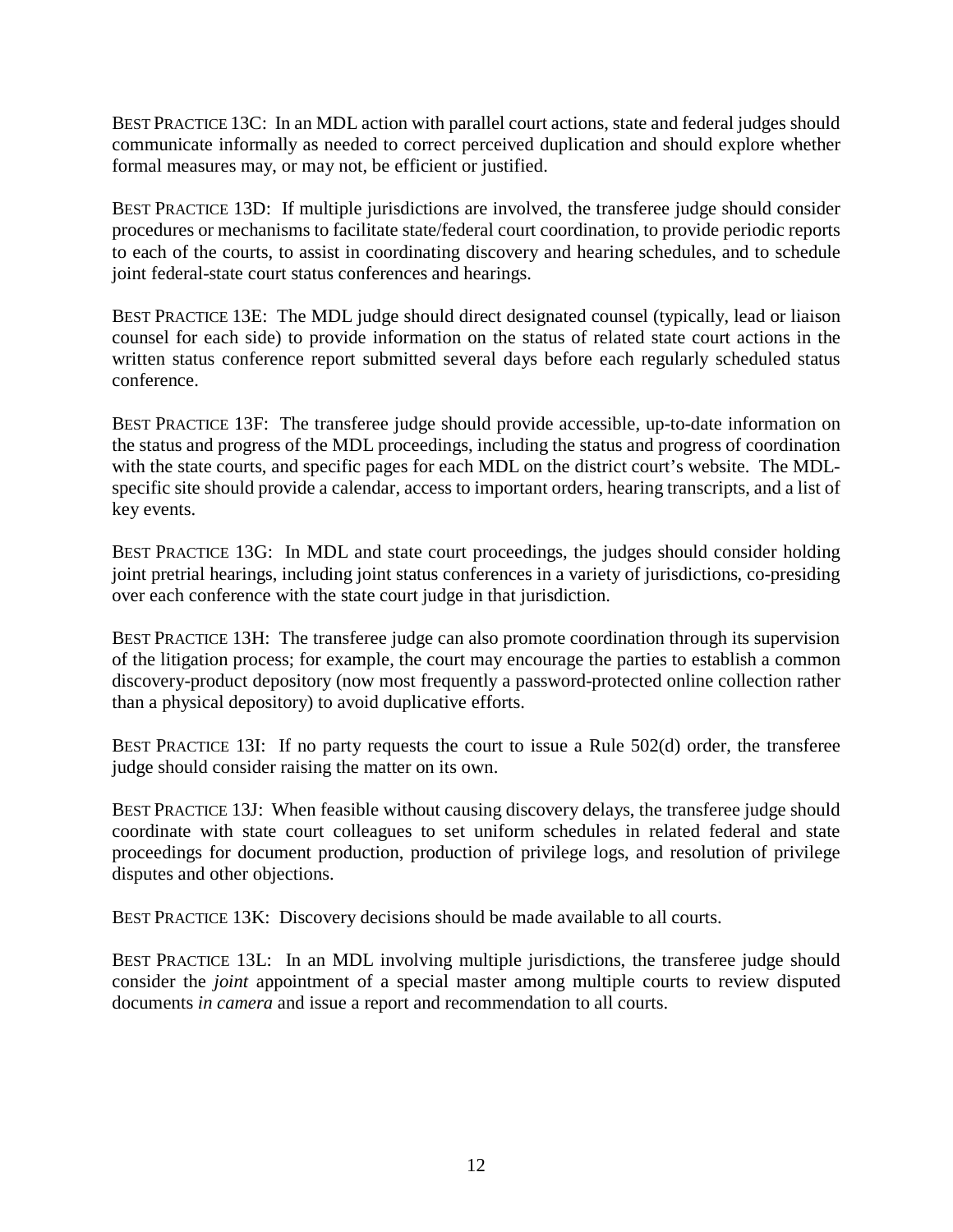BEST PRACTICE 13M: The transferee judge may appoint a "state court liaison" or "state/federal liaison" from among plaintiffs' (or defendants') counsel who are active in the MDL, in order to provide transparency by submitting periodic reports on the status and progress of state court proceedings and to assist in assuring that discovery work product is made appropriately available to those who are litigating in state courts.

BEST PRACTICE 13N: The transferee judge should consider issuing a deposition protocol order that assigns a specific percentage of deposition time to state counsel.

#### **RESOLUTION AND REMAND**

**GUIDELINE 14**: The transferee judge should endeavor to use the MDL forum to resolve or streamline the litigation before remand to the district courts.

BEST PRACTICE 14A: Remand of remaining cases to transferor courts should not begin until the court has taken steps: (1) to preside over discovery, decide on motions, and conduct such trials that are needed to position the cases for potential resolution; (2) to explore and consider all possibilities for resolution of the cases; and (3) to prepare cases that do not resolve for trial in the transferor courts.

BEST PRACTICE 14B: In most situations, the time to raise settlement will be after sufficient time has passed to ensure a degree of certainty about both the nature and scope of the claims at issue.

BEST PRACTICE 14B(i): The court is usually uniquely situated to play a role in facilitating settlement discussion.

BEST PRACTICE 14B(ii): At the appropriate time, the court may consult with counsel on whether the appointment of a settlement master or mediator would be helpful to the settlement process.

BEST PRACTICE 14B(iii): Once a settlement discussion process is underway, the court should be prepared to step back and let the discussions proceed. However, the court should require sufficient reporting from the parties to confirm progress is in fact occurring and whether the court can assist the process.

BEST PRACTICE 14B(iv): Courts generally should not stay discovery or other pretrial proceedings while the settlement process is under way. However, if all parties agree that a stay would be in the interest of the process, courts may consider staying proceedings during the pendency of settlement discussions.

BEST PRACTICE  $14B(v)$ : If significant parallel state court litigation exists, the transferee court should consider, after consultation with counsel, reaching out to state courts with significant case volumes to discuss coordination of settlement efforts.

BEST PRACTICE  $14B(vi)$ : If the parties reach an agreement to resolve all or a substantial portion of the cases, and the parties so request, the court should be prepared to take an ongoing role in implementing and enforcing the settlement agreement.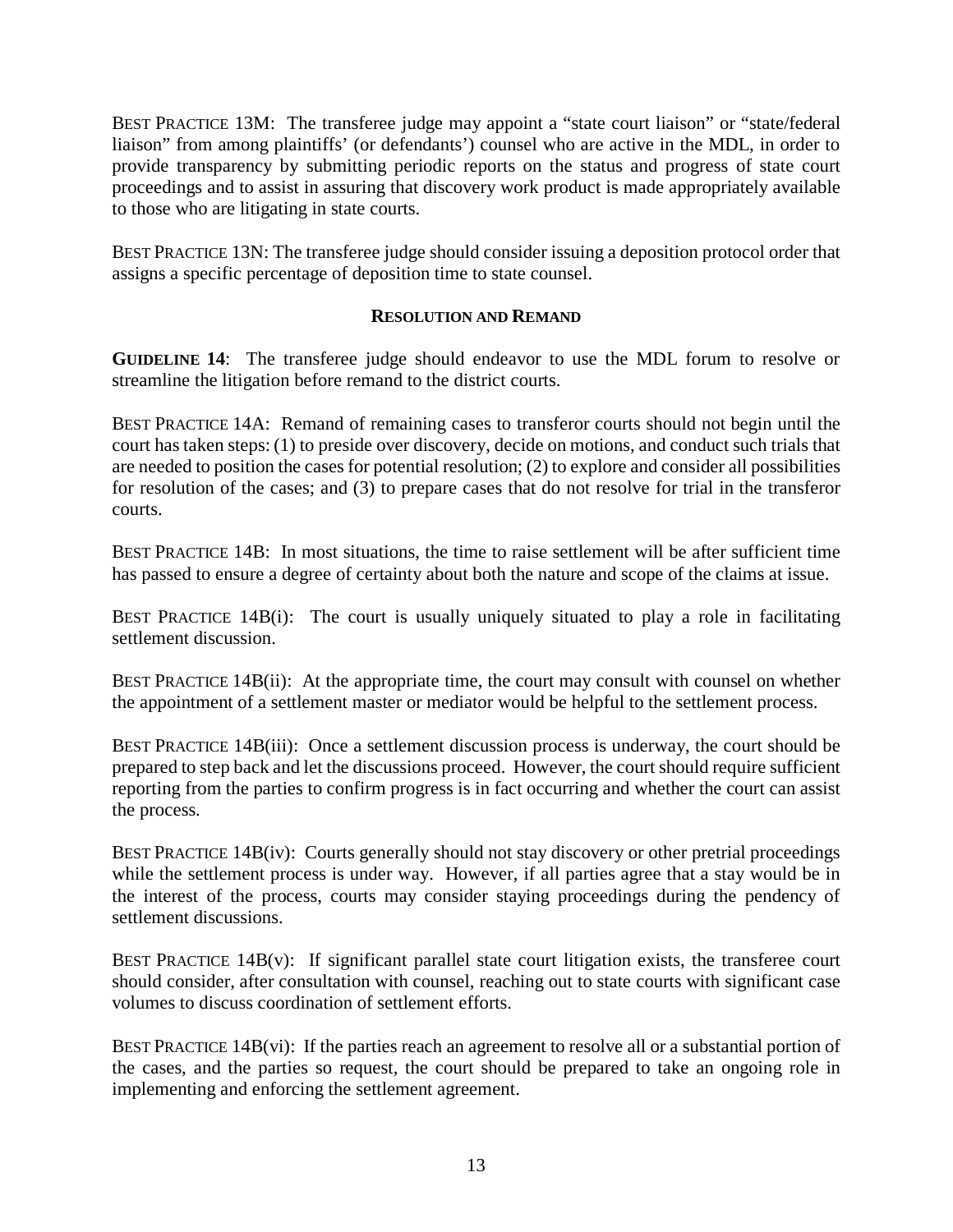BEST PRACTICE 14B(vii): In the MDLs that include class actions, the court should ensure that counsel consider from the outset of any settlement proceedings the requirements of Rule 23 of the Federal Rules of Civil Procedure.

BEST PRACTICE 14C: In appropriate cases, courts should consider utilizing the Intercircuit Assignment Procedure to facilitate MDL proceedings.

BEST PRACTICE 14D: For remands of more than a handful of cases, the transferee judge should put in place a well-considered and organized procedure for remanding and transferring cases rather than simply remanding all cases at once.

BEST PRACTICE 14D(i): In preparation for remand, the court should consider using *Lone Pine* proceedings or other methods to cull meritless cases and ensure that only the viable cases may ultimately be eligible for remand.

BEST PRACTICE 14E: The transferee court can greatly assist transferor courts when suggesting remand to the JPML by providing a remand packet that summarizes the key activities and rulings that have taken place since the cases were coordinated.

BEST PRACTICE 14E(i): The transferee court should be prepared to answer questions from the transferor courts to which cases are remanded.

BEST PRACTICE 14E(ii): The transferee judge should consider how, in the context of the specific litigation, remand procedures may minimize the burdens on the transferor courts and litigants after cases are transferred and remanded.

BEST PRACTICE 14E(iii): MDL courts should issue rulings with the expectation that transferor courts will follow their rulings upon remand, but should clarify any potential conflicts their rulings may have with state law in the transferor courts.

BEST PRACTICE 14F: The transferee judge should be prepared to see that every MDL has an "endgame" such that it may be ended when no additional activity in the transferee court will be required.

# **SETTLEMENT REVIEW AND CLAIMS-PROCESSING ADMINISTRATION**

**GUIDELINE 15:** If the parties indicate a willingness to negotiate settlement, the MDL judge should facilitate negotiations, but judges should not impose settlement negotiations on unwilling parties. BEST PRACTICE 15A: If the parties have indicated a willingness to begin settlement negotiations, a settlement master can play a valuable role at the appropriate stage.

BEST PRACTICE 15B: The parties should consider appointment of a settlement master as soon as they are willing to begin settlement negotiations.

**GUIDELINE 16:** The parties must advise the MDL court upon reaching a settlement agreement and must provide the court with information concerning the settlement, which information will differ based on whether the settlement is a global or inventory settlement.